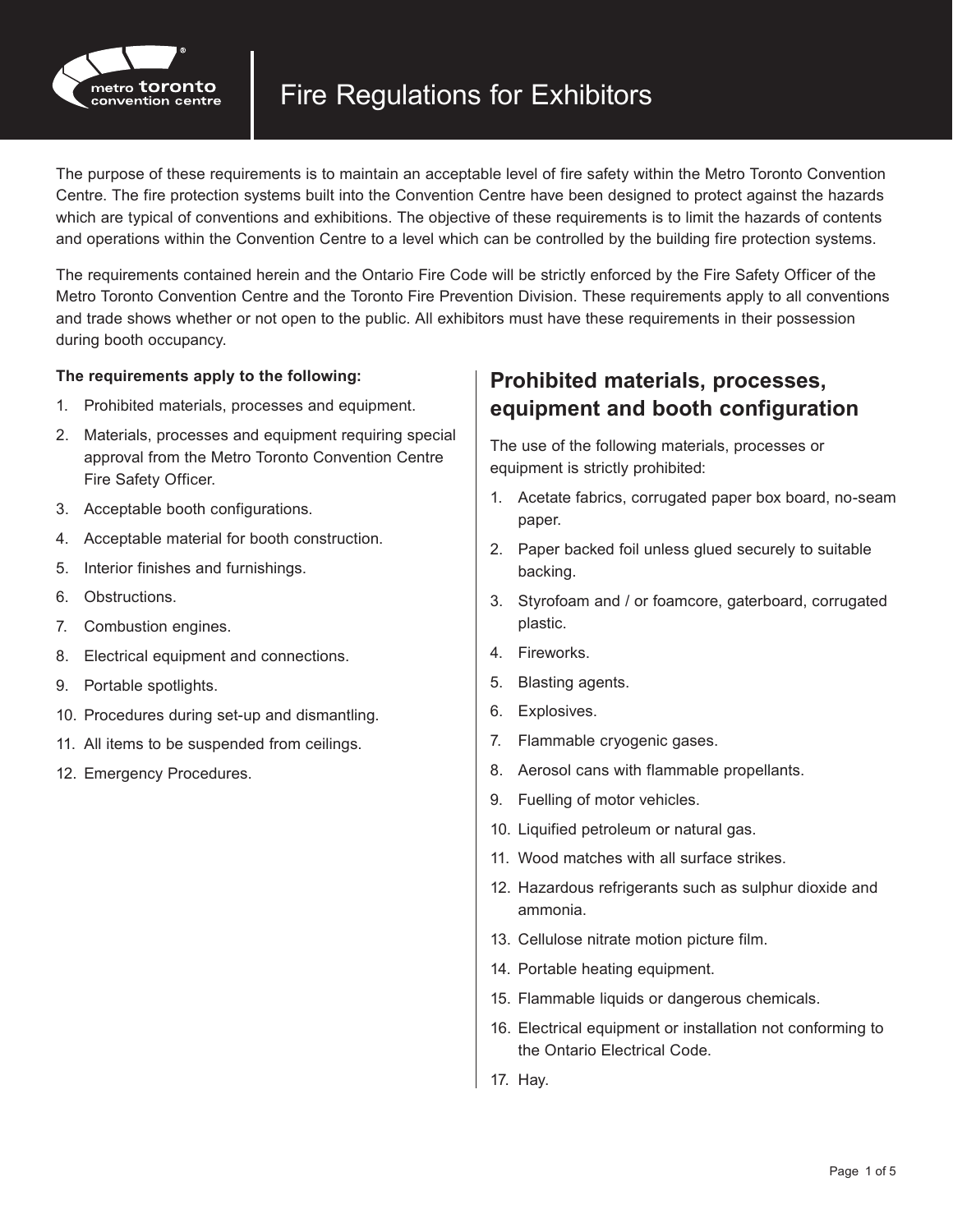

### **Materials, processes and equipment requiring special permit for use**

The use of the following materials, processes or equipment is subject to approval from the Metro Toronto Convention Centre Fire Safety Officer. If any material, process or equipment requiring approval is to be used, the Exhibitor shall submit in writing to the Show Manager the nature of the process or equipment and any safeguards to be used to protect the hazard. Requests will be submitted by the Show Manager to the Metro Toronto Convention Centre who will review and return the request with its approval, rejection or limitations.

- 1. Propane or natural gas fired equipment.
- 2. Operation of any heater, barbecue, heat producing device, open flame device, candles, torches, or cooking appliances.

*(a.) Portable Commercial Cooking Equipment: Must meet NFPA96 - 184 installation of Equipment for the Portable Commercial Cooking Equipment: Must meet NFPA96 - 184 installation of Equipment for the Removal of Smoke and Grease-Laden Vapours from Commercial Cooking Equipment, in accordance with the Ontario Fire Code. An adequate exhaust and filter system, including a fire protection system capable of providing extinguishment over the entire cooking surface is required.*

- 3. Exhibits involving hazardous processing or materials not previously listed.
- 4. Storage or display of ammunition and fire arms (subject to subsection 5.2 of the Ontario Fire Code and Criminal Code.)
- 5. Pressure vessels including propane tanks
- 6. Fossil fuel powered equipment.
- 7. Hydraulically powered equipment using flammable fluids.
- 8. Radiation producing devices.
- 9. Natural Christmas trees.
- 10. Hydrogen vehicles.

#### **Acceptable booth configuration**

The following booth configurations will be acceptable:

- 1. Open top exhibition booths.
- 2. Platforms not exceeding 400 square feet in area.

The following booth configuration will require approval from the Metro Toronto Convention Centre Fire Safety Officer. A description of the booths requiring approval shall be submitted to the Show Manager who in turn will submit the description to the Fire Safety Officer for approval. The Fire Safety Officer will discuss these configurations with the Toronto Fire Prevention Division.

- 1. Platforms exceeding 400 square feet in area.
- 2. Exhibition booths with flame retardant fabric canopies not to exceed 200 square feet.
- 3. Layouts of all meeting rooms used for exhibits.

**Note:** Two storey booths or single level roofed booths and booths with mezzanines are allowed only with prior approval of the Fire Safety Officer and when they are in accordance with The Metro Toronto Convention Centre guidelines attached and/or National Fire Prevention Act #13 (1982) and the Ontario Building Code.

- \* Any enclosed showroom with an area in excess of 2,000 square feet or an occupancy of 60 persons or more must have two means of exit as far apart as possible. Any booth with an area of 2,500 square feet or more must contain one fire extinguisher.
- Bleachers are allowed with prior approval of Fire Safety Officer and Ontario Building Code building permit.

### **Acceptable materials for booth construction**

The following types of materials will be acceptable for booth construction:

- 1. Wood.
- 2. Combustible materials including plastics having a flame spread rating not exceeding 150 and a smoke developed classification not exceeding 300.
- 3. Noncombustible materials as regulated by the Ontario Building Code.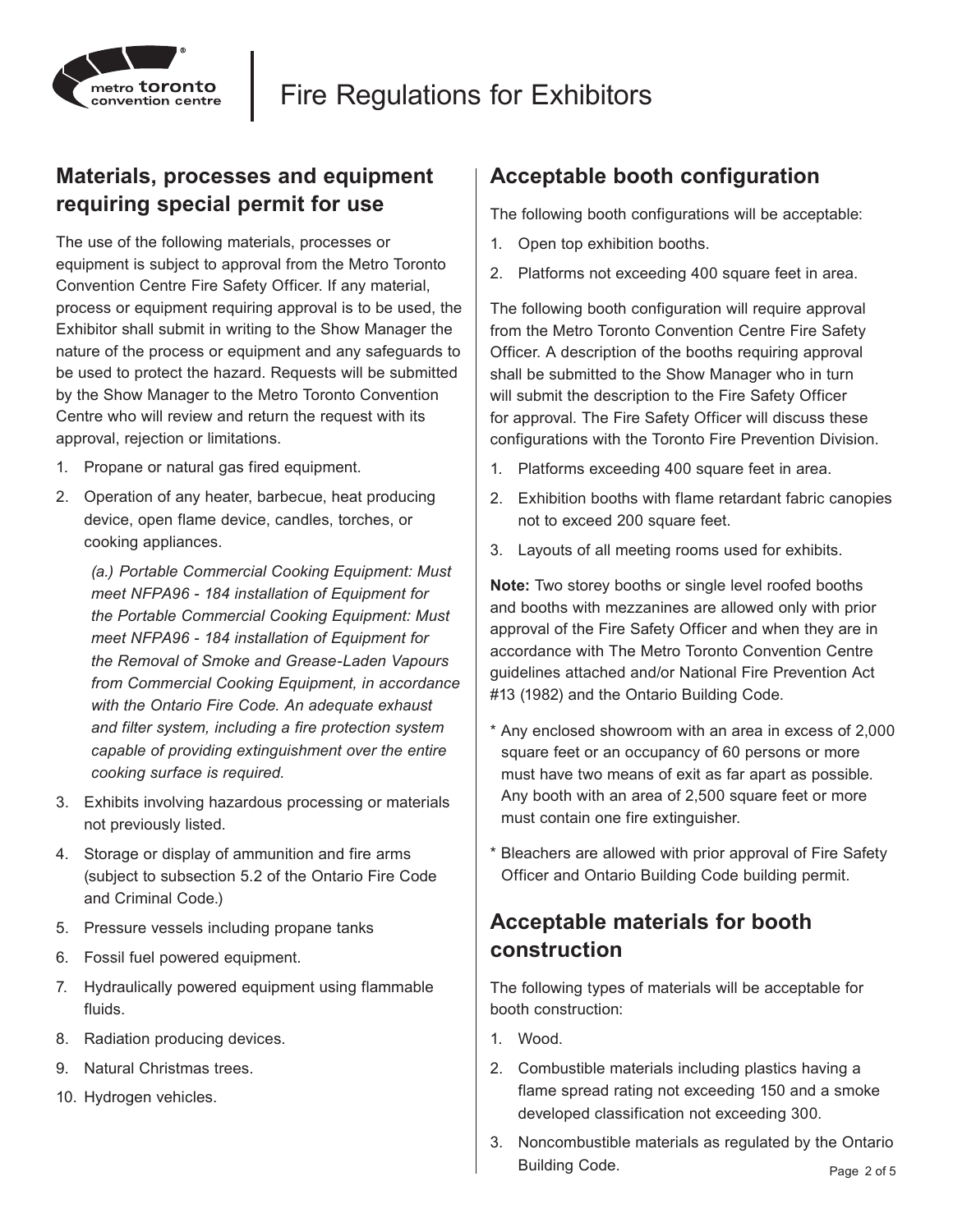

### **Interior finishes and furnishings**

The limitations described below shall apply to all interior finishes and furnishings including:

- drapes
- hangings
- curtains
- drops
- decorative fabrics
- Christmas trees
- artificial flowers and foliage
- motion picture screens
- paper: cardboard or compressed paperboard less than 1/8 inch thick is considered paper
- ruscus
- split wood
- textiles
- all other decorative materials including plastics

#### **Limitations**

- 1. Made from noncombustible material, or
- 2. Treated and maintained in a flame retardant condition by an approved flame retardant solution or process.
- 3. Corrugated cardboard can be used only if fire retardant treated at the factory.
- 4. Plastics can be used only if approved by the Metro Toronto Convention Centre Fire Safety Officer.

**Note:** It is not necessary to flameproof textiles, paper and combustible merchandise on display for sale, but the quantity so used shall be limited to the displaying of one salvageable length. Each sample must differ in colour, weave or texture.

Wallpaper is permissible if pasted securely to walls or wallboard backing.

The following test (NFPA 701 Match Flame Test) may be used to determine if a material is flame resistant:

- 1. Cut off a small piece of the materials (1 1/2 inches wide by 4 inches long) and hold it with a pair of pliers.
- 2. Hold a wooden match 1/2 inch below the bottom of the material 12 seconds.
- 3. If, when the match is taken away, the material stops burning within 2 seconds, it is flame resistant.
- 4. If the material goes up in flames immediately or continues to burn for more than 2 seconds after the match is removed, it is not flame resistant.
- 5. All fabrics should meet the requirements of CAN/ ULC-S109 "Flame Tests of Flame-Resistant Fabrics and Films" or equivalent.

### **Obstructions**

Nothing shall be hung or affixed to any sprinkler piping or heads. Construction or ceiling decorations of the show booths must not impede the operation of the sprinkler system.

All exit doors shall be in an operable condition and shall remain unobstructed at all times. Exit signs, manual pull stations, fire department handsets, fire hose cabinets and portable fire extinguishers shall not be obstructed in any manner.

If a fire hose standpipe is located in exhibit space, it shall be the responsibility of the Show Manager or Exhibitor, as the case may be, to provide access to such equipment and, if the view to such equipment is obstructed, to provide designating signs for same.

All entrances, exits, aisles, stairways, lobbies and passageways shall be unobstructed at all times. Vehicles in fire lanes or blocking exits, etc. will be removed at owner's expense. Roof construction shall be substantial and fixed in position in specified areas for the duration of the show. Easels, signs, etc. shall not be placed beyond the booth area into the aisles.

Literature, supplies and handouts are permissible in reasonable quantities. Reserve quantities shall be kept in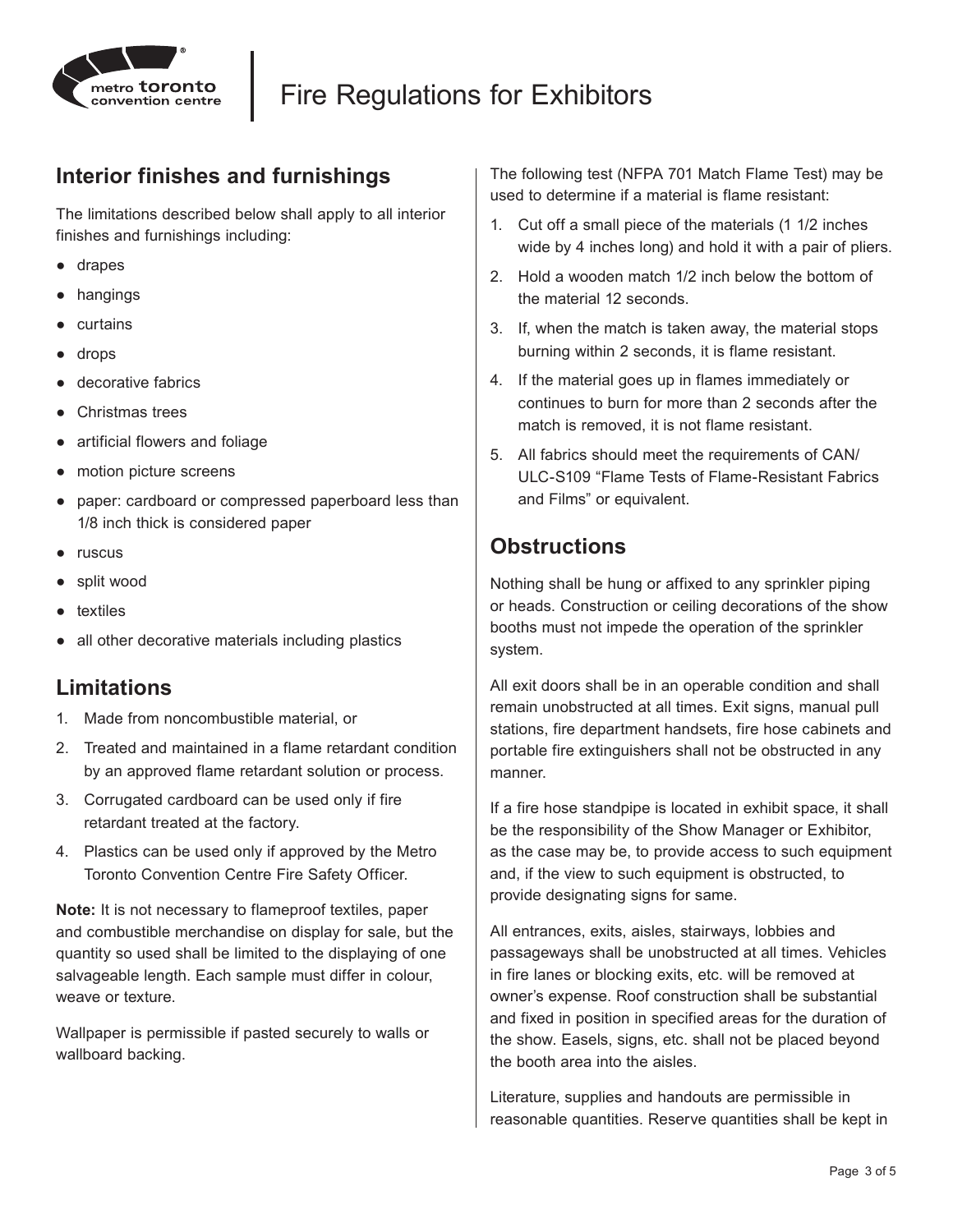

# Fire Regulations for Exhibitors

closed containers and stored in a neat, compact manner within the booth

Vehicles or other flammable fuelled engines displayed shall conform to the following requirements:

- 1. Fuel tanks containing fuel, or which have ever contained fuel, shall be maintained less than ½ full. Caps for fuel tanks fill pipes shall be of the locking type and be maintained locked to prevent viewer inspection. If they cannot be locked, they shall be taped shut.
- 2. Garden tractors, chain saws, power plants and other gasoline powered equipment shall not contain any fuel and shall not be used for demonstrations without permission from the Metro Toronto Convention Centre Fire Safety Officer.
- 3. The electrical system shall be de-energized by either:
	- *(a.) Removing the battery, or*

*(b.) Disconnecting both battery cables and covering them with electrical tape or other similar insulating material.*

- 4. Tanks containing propane shall be maintained less than ½ full. Vehicles may be driven in and positioned. Engine should remain running, with valve shut off. Allow engine to run until all of the fuel line is used up. Turn ignition off.
- 5. Cylinders for barbecues and/or appliances within a vehicle such as stoves, refrigerators, etc., must be empty.

### **Electrical equipment and connections**

Rule 2-022 of the Electrical Safety Code, a provincial regulation, requires that all electrical equipment must be approved before it may legally be advertised, displayed, offered for sale or other disposal, sold or otherwise disposed of or used in the province of Ontario.

It is the responsibility of each exhibitor to ensure that all electrical equipment in, on, or about the booth comply with these requirements. This includes electrical merchandise as well as lighting and display equipment.

Electrical equipment is considered to be approved if it bears the certification mark or field approval label of an organization which has been accredited by the Standards Council of Canada to approve electrical equipment. Electrical equipment is also considered to be approved if it bears an Ontario Hydro Special Inspection / Field Approval label. One of the fundamental requirements of approval is that the appropriate approval markings appear on the equipment. If such markings are missing, then the equipment is considered not to be approved.

Exhibitors are requested to examine all electrical equipment that they will be bringing to the show in order to determine if it has the proper approvals. If any of the electrical equipment is not approved, then the exhibitor is required to file with Ontario Hydro an Application for Permission to Show Unapproved Electrical Equipment at Trade Shows, and pay the necessary fees.

An application form and additional information can be found elsewhere in the exhibitor kit or manual. Please note that Permission to Show is only granted for the duration of the show. Proper approval must be obtained after show for any equipment which is to remain in the province of Ontario.

**Please note that the Electrical Safety Authority (ESA) inspectors have the authority to order the removal of unapproved electrical equipment from the show.**

## **Portable spotlights**

All clamp on types of portable spotlights shall be protected from metal to metal contact by having electrical insulating pads or wrappings permanently attached to the lamp holder clamps.

Where a spotlight may be subject to physical damage, dampness or where lamps may come in contact with combustible material, the spotlight shall be equipped with a guard attached to the lampholder or the handle.

Flexible cords (extension cords) or power bars may only be used for portable lamps or appliances that are of allowable amperage for the size and type of the three conductor cord to be used.